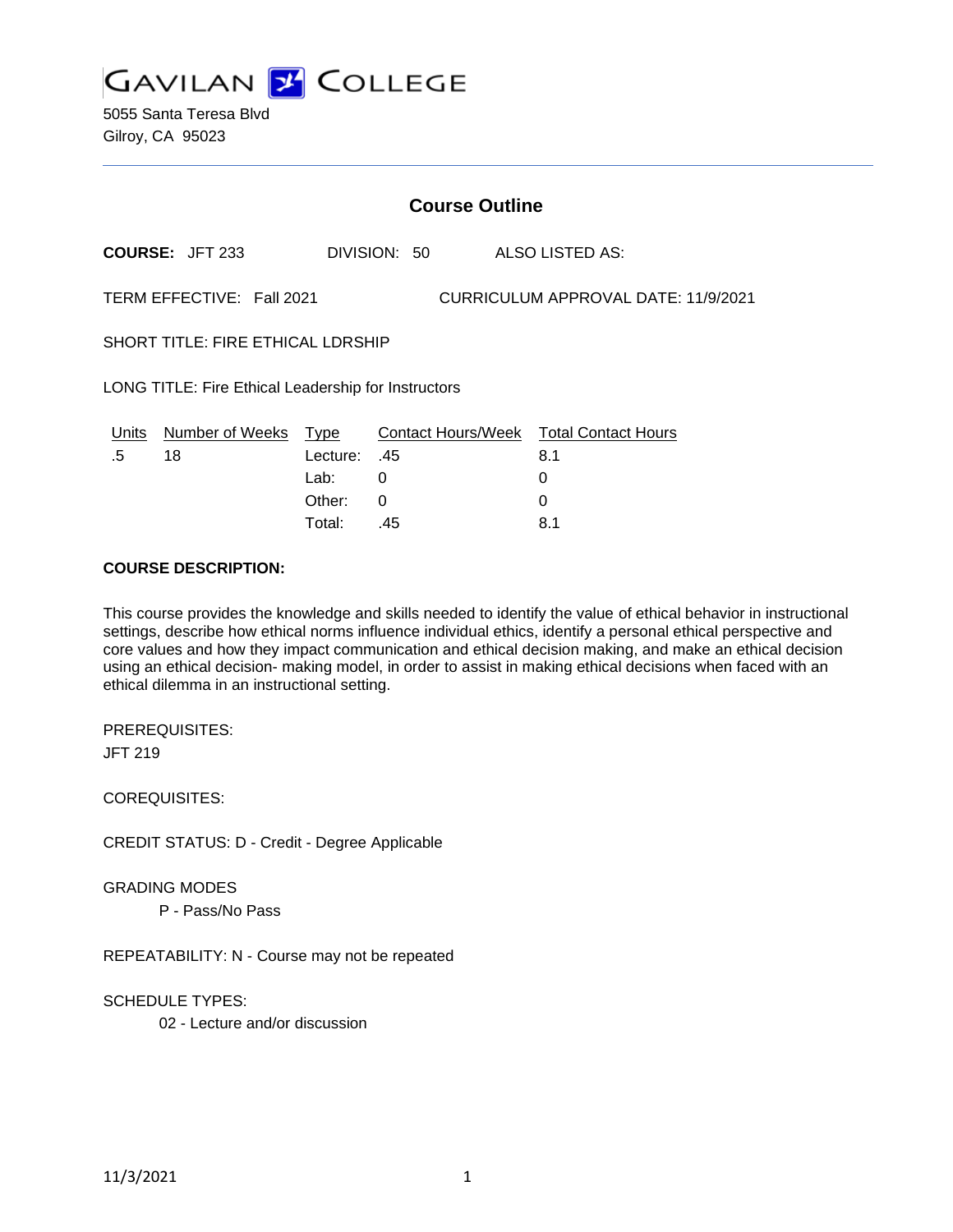## **STUDENT LEARNING OUTCOMES:**

By the end of this course, a student should:

1. A student, given requirements, standards, and expectations, will be able to carry out the roles and responsibilities of an SFT instructor in an ethical manner in accordance with legal requirements, NFPA standards and the policies, procedures, and expectations of State Fire Training (SFT) and the authority having jurisdiction (AHJ).

#### **COURSE OBJECTIVES:**

1. Students will identify a personal ethical perspective and core values and how they impact communication and ethical decision making, and make an ethical decision using an ethical decision-making model, in order to assist in making ethical decisions when faced with an ethical dilemma.

#### **CONTENT, STUDENT PERFORMANCE OBJECTIVES, OUT-OF-CLASS ASSIGNMENTS**

Curriculum Approval Date: 11/9/2021

I. The Fire Environment. (2 hours)

- 1. The Fire Triangle
- 2. The Fire Behavior Triangle
- 3. The Fire Environment Triangle
- 4. Three Methods of Heat Transfer
	- a. Conduction
	- b. Convection
	- c. Radiation
- 5. Three Methods of Mass Transport of Firebrands on Wildland Fire
	- a. Convection
	- b. Wind
	- c. Gravity
- 6. Relationship of wildland fires of differing intensities to their environments
	- a. Ignition
	- b. Fire intensity
	- c. Rate of spread

II. Topographic Influences on Fire Behavior (2 hours)

- 1. Topography affects fuels and their availability for combustion
- 2. Stable air conditions
- 3. Slope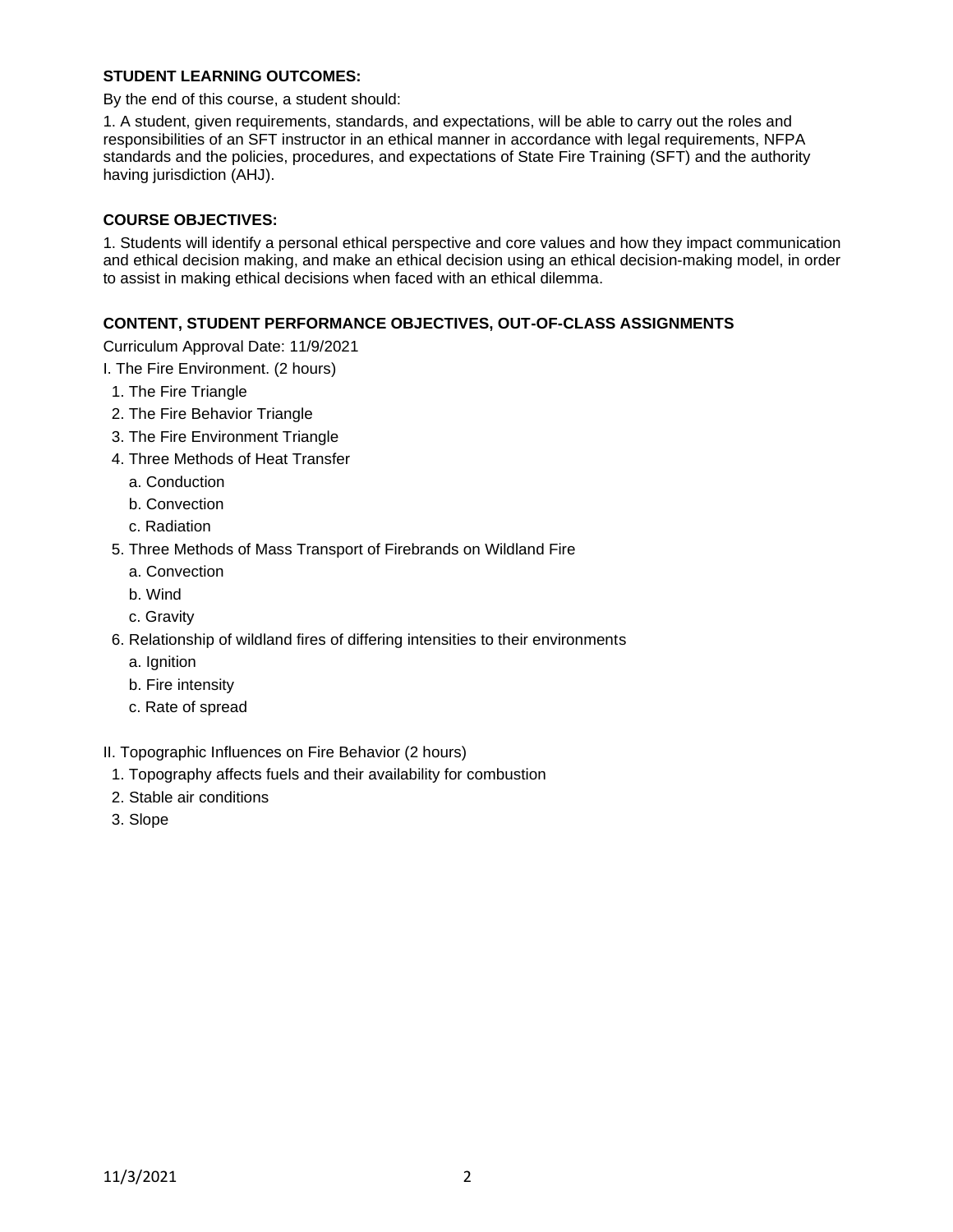# III. Fuels (3 hours)

- 1. Fure Make-up
	- a. Fuel Characteristics
	- b. Fuel Moisture
	- C. Fuel Temperature
- 2. Fuel levels and components
- 3. Seven Characteristics of Fuels that Affect Wildland Fire Behavior
	- a. Fuel loading
	- b. Size and shape
	- c. Compactness
	- d. Horizontal continuity
	- e. Vertical arrangement
	- f. Moisture content
	- g. Chemical content
- 4. Major Fuel Groups
- Vi. Basic Weather Processes (2 hours)
- 1. Atmosphere
- V. Temperature and Humidity Relationships (2 hours)
- 1. Temperatures
- 2. Relative Humidity
- VI. Atmospheric Stability (2hours)
- 1. Temperature
- 2. Pressure
- 3. Density
- 4.Volume
- VII. Wind Systems (4 hours)
- 1. Wind direction and speeds
- 2. Wind on Wildland Fire Behavior
- VIII. Keeping Current with Fire Weather (2 hours)
- 1. Predictive Services
- IX. Fuel Moisture (2 hours)
- 1. Live Fuel Moisture
- 2. Dead Fuel Moisture
- X. Extreme Wildland Fire Behavior ( 8 hours)
- 1. The four common denominators of fire behavior on tragedy fires
- 2. Extreme Fire Behavior Characteristics and Fire Environment Influences
- XI. Gauging Fire Behavior and Guiding Fireline Decisions (3 hours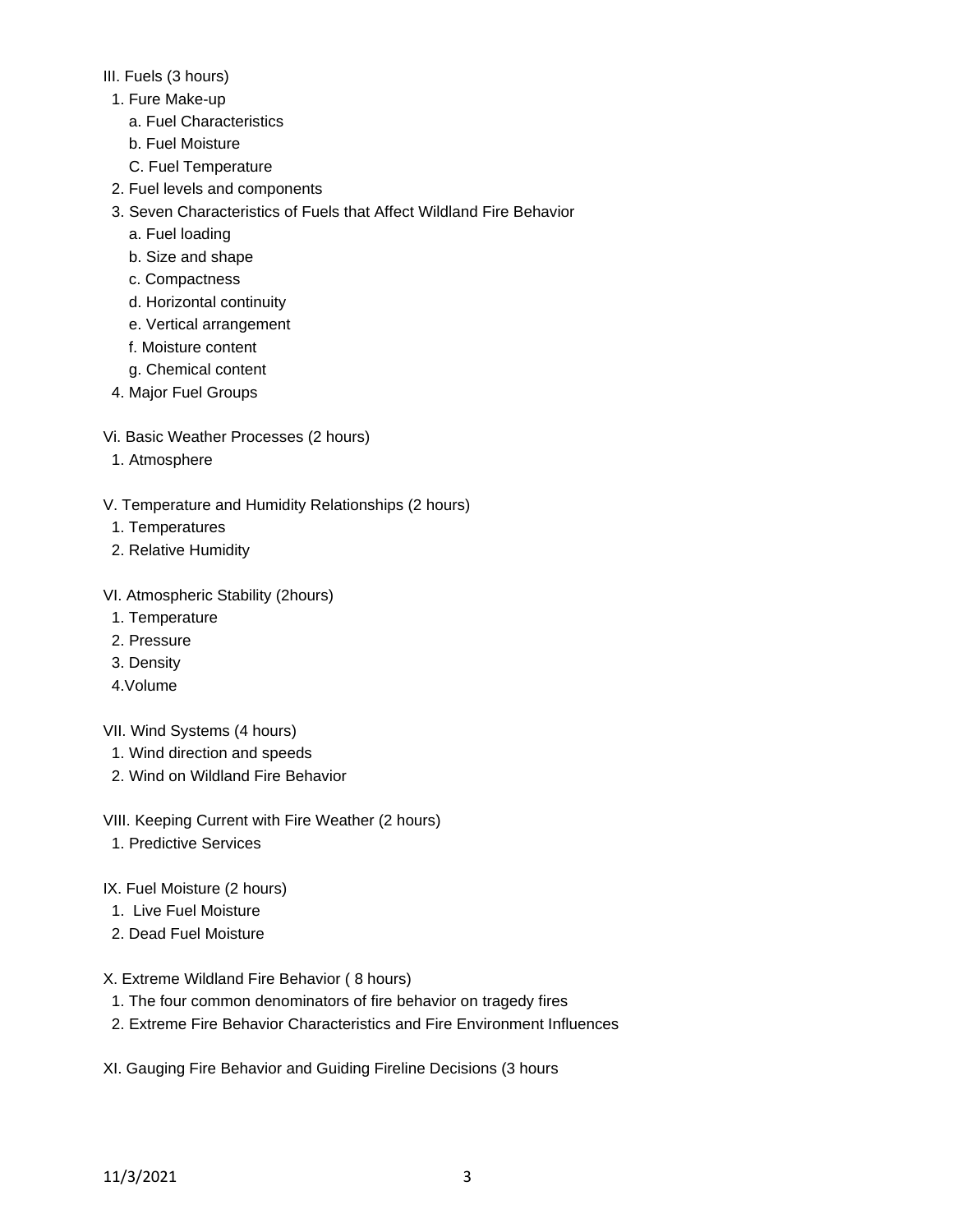## **METHODS OF INSTRUCTION:**

Lecture Class Discussion

## **OUT OF CLASS ASSIGNMENTS:**

Required Outside Hours 16 Assignment Description Reading assignments

## **METHODS OF EVALUATION:**

Problem-solving assignments Evaluation Percent: 50 Evaluation Description Given a set of values cards, have students select the five values most applicable to them. Then have students narrow the five values down to one core value. Have students share their single value with class and explain the reason behind its selection.

Skill demonstrations Evaluation Percent: 50 Evaluation Description Given ethical scenarios, have students work in groups to apply the seven-step process and make a decision. Have each group select a spokesperson to share its results with the class. To be evaluated by instructor during class exercise.

## **REPRESENTATIVE TEXTBOOKS:**

Ethics Awareness Inventory , Linda Williams , The Williams Institute , 2019. ISBN: 12 Grade Verified by: Doug Achterman

Ethics Student manual